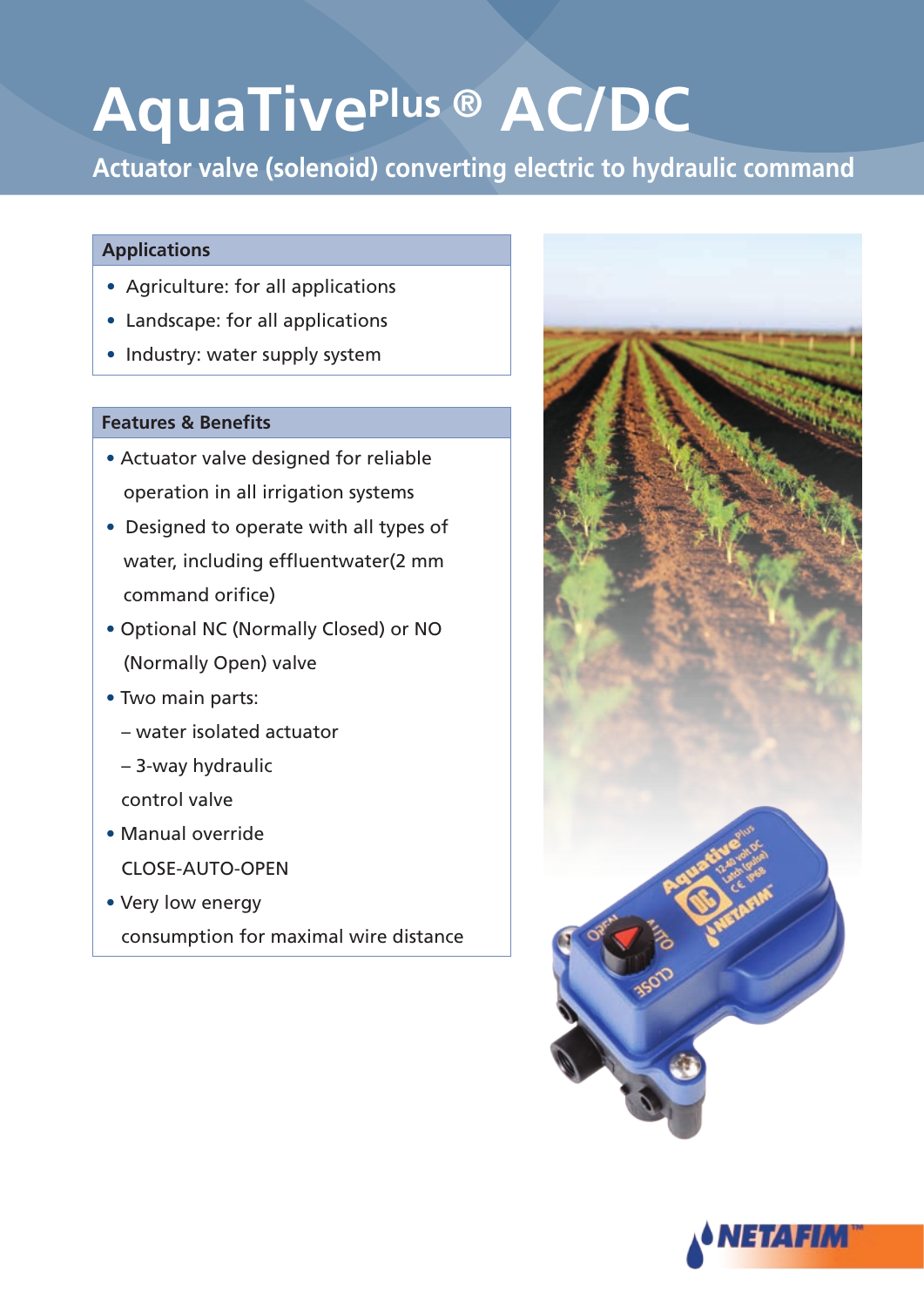# **AquaTivePlus ® AC**

**Actuator valve (solenoid) converting electric to hydraulic command** 

#### **Specifications**

- Voltage: 24VAC (min. 18V max. 28V)
- Pressure range (NO, NC): 0 -10 bar 0-140 psi
- Ambient temp. max: 600C (1400F)
- Fluid temp. max: 600C (1400F)
- Filtration: 80 mesh
- $\cdot$  Inrush: 90 mA
- Holding: 75 mA
- Plastic parts: Reinforced nylon
- Command diaphragm: EPDM
- Hydraulic ports: 1/8" BSP
- Valve anchoring: Two screws (self tapping) 10 x 1.5"  $\vert$
- Leads: 2 X AWG 22 (120 cm)
- Bracket material: Stainless steel 316
- It is recommended to isolate wires connections from water to prevent corrosion).
- . 2-5 seconds delay from command to activation !

| <b>Maximum distance from AquaTivePlus to controller</b> |          |                           |               |  |
|---------------------------------------------------------|----------|---------------------------|---------------|--|
| Cable gauge                                             | diameter | cross section             | max. distance |  |
| (awg)                                                   | (mm)     | (mm <sup>2</sup> )<br>(m) |               |  |
| 24                                                      | 0.5      | 0.2                       | 600           |  |
| 20                                                      | 0.8      | 0.5                       | 1250          |  |
| 18                                                      | 1.0      | 0.8                       | 2000          |  |
| 17                                                      | 1.1      | 1.0                       | 2500          |  |
| 16                                                      | 1.3      | 1.3                       | 3500          |  |
| 15                                                      | 1.4      | 1.5                       | 5000          |  |

| No. of actuator (s)           |              |
|-------------------------------|--------------|
| 1 w/o brackets                | 35500-001200 |
| 1 w/o brackets configuration2 | 35500-001220 |
| 1 w/ brackets                 | 35500-001300 |
| 2 w/ brackets                 | 35500-001400 |
| 3 w/ brackets                 | 35500-001500 |
| 4 w/ brackets                 | 35500-001600 |
| 5 w/ brackets                 | 35500-001700 |
| 6 w/ brackets                 | 35500-001800 |
| 10 w/ brackets                | 35500-001870 |



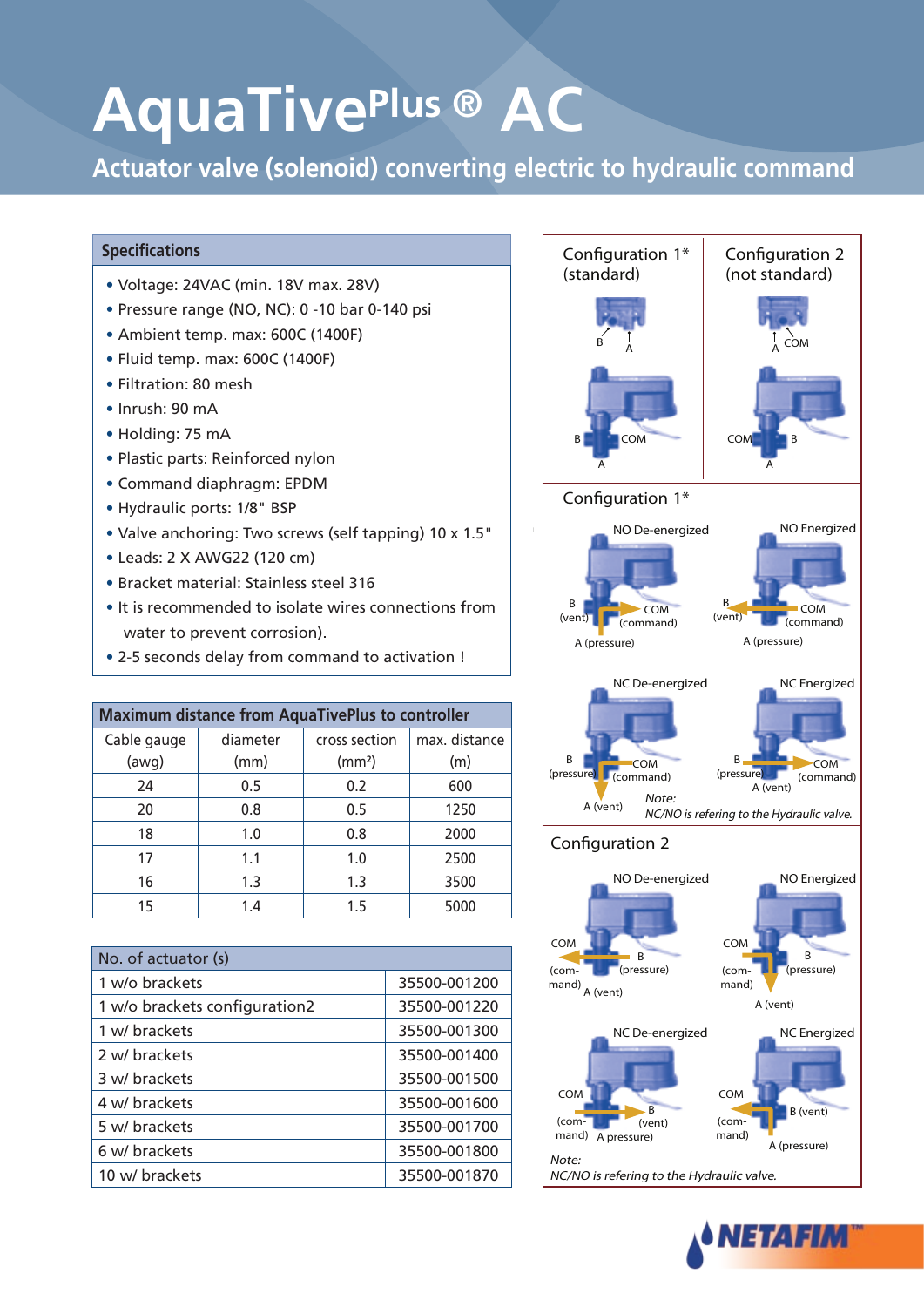# **AquaTivePlus ® DC**

**Actuator valve (solenoid) converting electric to hydraulic command** 

For 2 wire we need 60ms pulse

#### **Specifications**

- 2 wire activated
- Presssure range (NC, NO): 0-10 bar (0-140 psi)
- Ambient temp. max: 600C (1400F)
- Filtration: 80 mesh min
- Fluid temp. max: 600C (1400F)
- Voltage range: 12-40 VDC
- Pulse width: min. 80, max 500 ms
- Plastic parts: Reinforced nylon
- Command diaphragm: EPDM
- Hydraulic outlet: 1/8" bsp
- Leads: 2 X AWG 22 (120 cm)
- Bracket material: Stainless steel 316

**Maximum distance from AquaTivePlus to controller 13.5VDC 80 ms** 4700 μf

| Cable gauge<br>(awg) | diameter<br>(mm) | cross section<br>(mm <sup>2</sup> ) | max. distance<br>(m) |
|----------------------|------------------|-------------------------------------|----------------------|
| 20                   | 0.8              | 0.5                                 | 150                  |
|                      | 1.1              | 1.0                                 | 240                  |
|                      | $\sqrt{ }$       |                                     | 380                  |

Recommended working condition capacitor mode

| 12-18 4700 80                                        |
|------------------------------------------------------|
| 18-28 3300 80                                        |
| 28-40 2200 80                                        |
| Electrical connection                                |
| Two wires: orange + / black & white - common         |
| (changing wire connections will change NC to NO)     |
| It is recommended to isolate wires connection s from |
| water to prevent corrosion).                         |
| AquaTivePlus                                         |
|                                                      |

| No. of actuator (s)           |              |
|-------------------------------|--------------|
| 1 w/o brackets                | 35500-001900 |
| 1 w/o brackets configuration2 | 35500-001920 |
| 1 w/ brackets                 | 35500-002000 |
| 2 w/ brackets                 | 35500-002100 |
| 3 w/ brackets                 | 35500-002200 |
| 4 w/ brackets                 | 35500-002300 |
| 5 w/ brackets                 | 35500-002400 |
| 6 w/ brackets                 | 35500-002500 |
| 8 w/ brackets                 | 35500-002530 |
| 10 w/ brackets                | 35500-002550 |